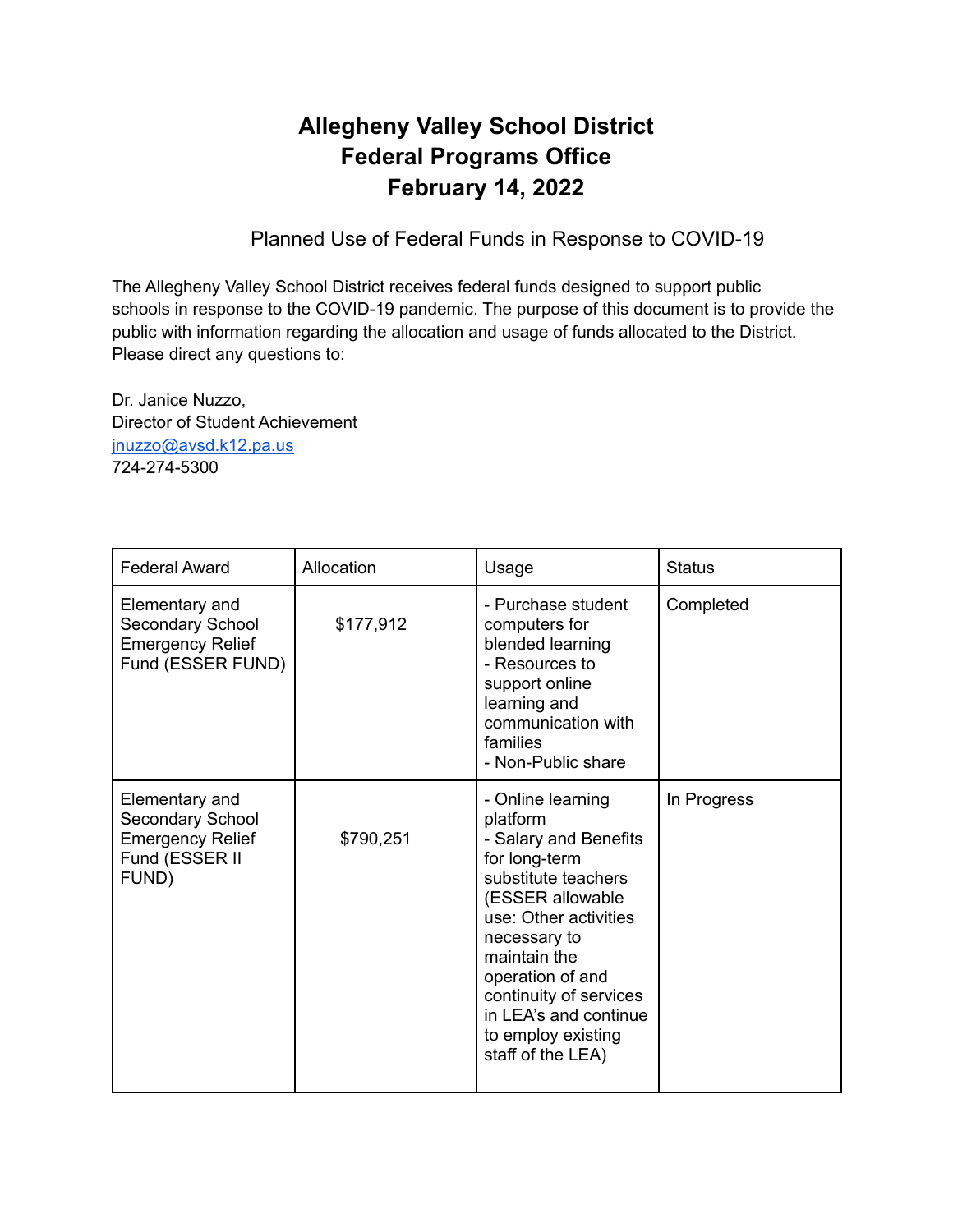| <b>AMERICAN</b><br><b>RECOVERY PLAN</b><br>(ARP)/ESSER III                                                                                          | \$1,599,403 | - Salary and Benefits<br>for professional<br>employees (ESSER<br>allowable use: Other<br>activities necessary<br>to maintain the<br>operation of and<br>continuity of services<br>in LEA's and continue<br>to employ existing<br>staff of the LEA)<br>-Textbook and<br>resources for online<br>learning, evaluation<br>and remediation.<br>- Purchased services<br>for social emotional<br>support and learning<br>loss.<br>- Purchase of HVAC<br>Units to respond to<br>Covid-19 protocols. | In Progress   |
|-----------------------------------------------------------------------------------------------------------------------------------------------------|-------------|----------------------------------------------------------------------------------------------------------------------------------------------------------------------------------------------------------------------------------------------------------------------------------------------------------------------------------------------------------------------------------------------------------------------------------------------------------------------------------------------|---------------|
| <b>ESSER Fund (ARP</b><br>ESSER) 7% Set<br>aside - Summer<br><b>School Programs</b>                                                                 | \$17,759    | - Salary and Benefits<br>for summer school<br>staff<br>- Summer school<br>supplies and<br>resources                                                                                                                                                                                                                                                                                                                                                                                          | Has not begun |
| <b>ESSERESSER Fund</b><br>(ARP ESSER) 7%<br>Set aside - After<br><b>School Programming</b>                                                          | \$17,759    | - Salary and Benefits<br>for after school<br>program staff<br>- Supplies for after<br>school programs                                                                                                                                                                                                                                                                                                                                                                                        | In Progress   |
| <b>ESSER Fund (ARP</b><br>ESSER) 7% Set<br>aside - Learning Loss<br>(30% Social and<br><b>Emotional Learning</b><br>Requirement                     | \$26,638    | -Purchase PASS<br>program<br>- Materials and<br>supplies to support<br><b>PASS</b>                                                                                                                                                                                                                                                                                                                                                                                                           | In Progress   |
| <b>ESSER Fund (ARP</b><br>ESSER) 7% Set<br>aside - Learning Loss<br>(10% Social and<br><b>Emotional Learning</b><br>Professional<br>Development set | \$8,879     | -Partial/full funding<br>for salary and benefit<br>for staff SEL<br>professional<br>development training                                                                                                                                                                                                                                                                                                                                                                                     | In Progress   |